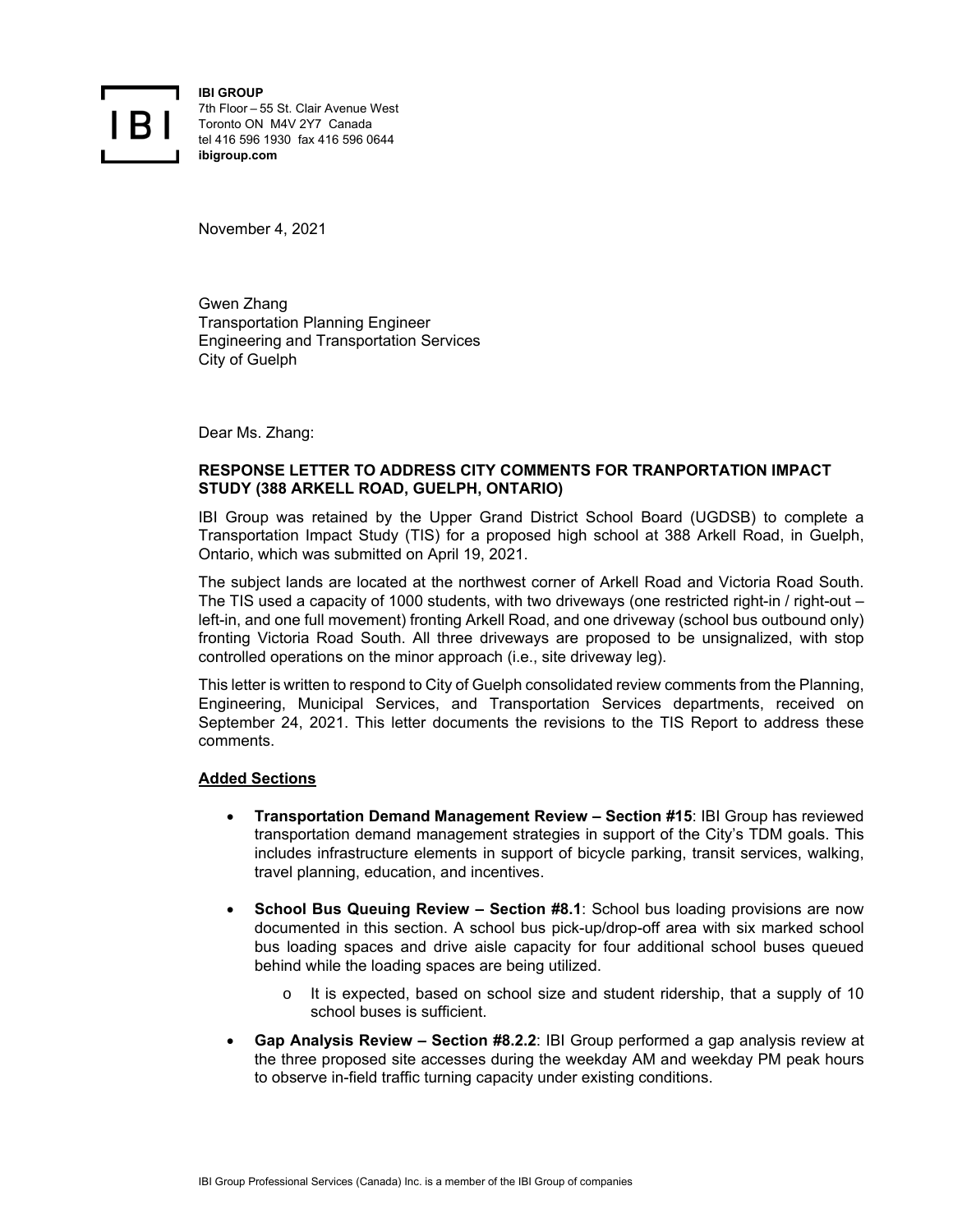Gwen Zhang – November 4, 2021

- o Based on the observed capacity at the three access locations, the observed turning capacity won't be exceeded by the proposed development's forecasted trips.
- **Right-Tun Lane Warrant review Section #12.1.2**: IBI Group performed a right turn lane warrant analysis at the Arkell Road and Victoria Road intersection using the contents of the Transportation Associate of Canada (TAC) Geometric Design Guide for Canadian Roadways (GDGCR).
	- $\circ$  It should be noted that the right-turn criteria are triggered under both existing and 2033 background traffic conditions, therefore the need to implement any auxiliary right-turn lanes within the study area is not triggered as a result of site-generated travel demands.
- **Pedestrian Crossing on Arkell Road Section #15.3.1**: IBI Group has inserted a proposed intersection pedestrian signal (IPS) on Arkell Road, approximately 85 meters west of the Arkell Road / Victoria Road intersection. This placement is proposed to align with the walking trail that fronts the south side of Arkell Road
	- $\circ$  It should be noted that, since the spacing between the recommended IPS and traffic signal at the Arkell Road & Victoria Road intersection does not meet the 200 metres spacing requirement provided in the *Ontario Traffic Manual, Book 15 – Pedestrian Crossing Treatments* (June 2016), it is recommended to program the two signals as a cluster (i.e., two signals controlled by one controller).
- **Parking Demand and Supply Review Section #16.3**: IBI Group has reviewed the applicable City of Guelph Zoning By-law (ZBL) standards to compare the parking supply requirements of the proposed parking.
	- o Based on the ZBL, the proposed development is required to supply 246 vehicular parking spaces (243 regular parking spaces and 3 accessible parking spaces) based on the ZBL. As the proposed development proposes to supply 257 parking spaces (249 regular parking spaces and 8 accessible parking spaces), a ZBL surplus of 11 parking spaces is anticipated.
	- o The proposed development will also supply e-vehicle parking spaces and bicycle spaces. Details will be included in the site plan control applications.
	- o Therefore, the proposed development is expected to provide sufficient supply to accommodate the anticipated parking demand from the proposed development.
- **Growth Rate Section #4.2**: As per the request from City staff, a growth rate of 2.0% per year was used. Based on a review of background development TIS report growth rates (Exhibit 4-1), it was noted that most reports used a growth rate of less than 2.0% per year.
	- o For this report, the 2.0% annual growth rate was only applied to through movements on arterial roads with the exception of arterial-to-arterial intersections, where it was applied to all movements.
	- $\circ$  This growth rate was applied in addition to traffic generation from nine new planned background developments occurring in the study area, as per Section 4.3, to comprehensively account for future background traffic activities in the study area.